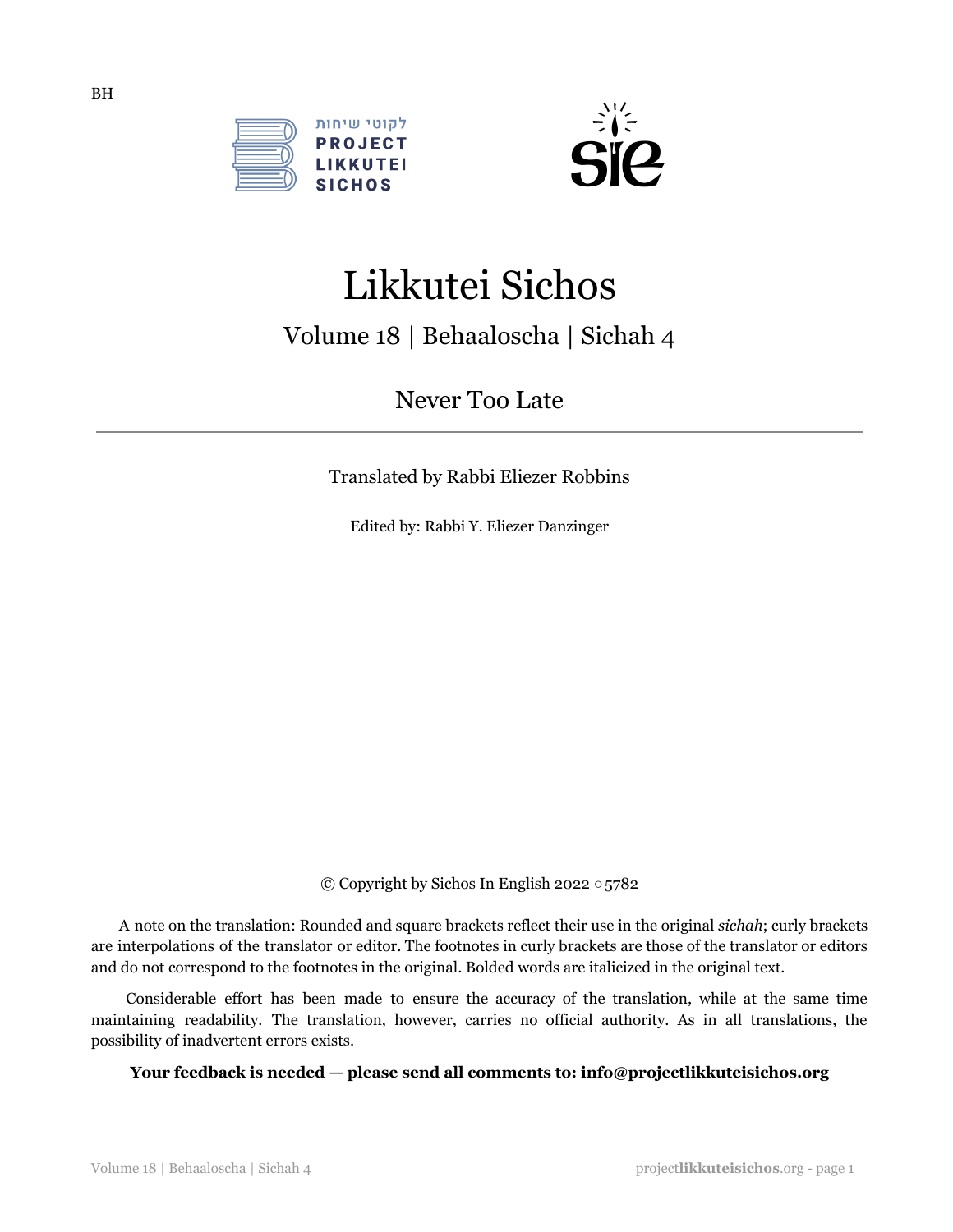#### THE MESSAGE OF PESACH SHEINI

As known, the Previous Rebbe would say regarding Pesach Sheini: 1

The message of Pesach Sheini<sup>2</sup> is that it is never too late. It is always possible to put things right. Even if one was *tamei*,<sup>3</sup> or one was far away, and even in a case of "*lachem*,"<sup>4</sup> when this {impurity, etc.} was deliberate  $-$  nonetheless, he can make amends.

We need to clarify: True, sometimes concepts and explanations in the deeper parts of Torah are based on one opinion found in the revealed part of Torah, even though the *halachah* may accord with another, for "these and those are the words of the living G-d."<sup>5</sup> And {to illustrate this principle} a person is obligated to recite the blessing for Torah study prior to learning a teaching of Beis Shammai, despite the fact that when Beis Shammai expresses an opinion with which Beis Hillel disagrees, the opinion of Beis Shammai is considered as if it were not in the mishnah $^{6}$  {i.e., it is disregarded completely}.

Even so, clearly, such concepts and explanations would be more palatable if they also corresponded to the opinion with which the *halachah* accords. This is particularly true in our case, where the wording states unequivocally that this is "**the message**" (of Pesach Sheini).

Seemingly, this maxim of the Previous Rebbe — "the message of Pesach Sheini is that it is never too late. It is always possible to **put things right**… he can **make amends**" — is well understood according to the opinion that Pesach Sheini is "**reparation** for the first Pesach."7.

<sup>&</sup>lt;sup>1</sup> *HaYom Yom*, p. 53  $\{14<sup>th</sup>$  of Iyar}.

<sup>2</sup> {The *pesach sheini* — the second *pesach* sacrifice — was offered by those who, at the time of the first Pesach, were "defiled (*tamei*) by a corpse or who were on a distant journey."}

<sup>3</sup> {Ritually impure.}

<sup>5</sup> *Eruvin* 13b. <sup>4</sup> *Bamidbar* 9:10. {"*Lachem*," lit., "for yourselves," alludes to a person who was estranged from Jewish practice.}

<sup>6</sup> *Berachos* 36b (top), et al. See at length *Likkutei Levi Yitzchak*, "*Iggros*," p. 266; *Likkutei Sichos*, vol. 15, p. 233.

<sup>7</sup> The opinion of Rabbi Nassan, *Pesachim* 93a.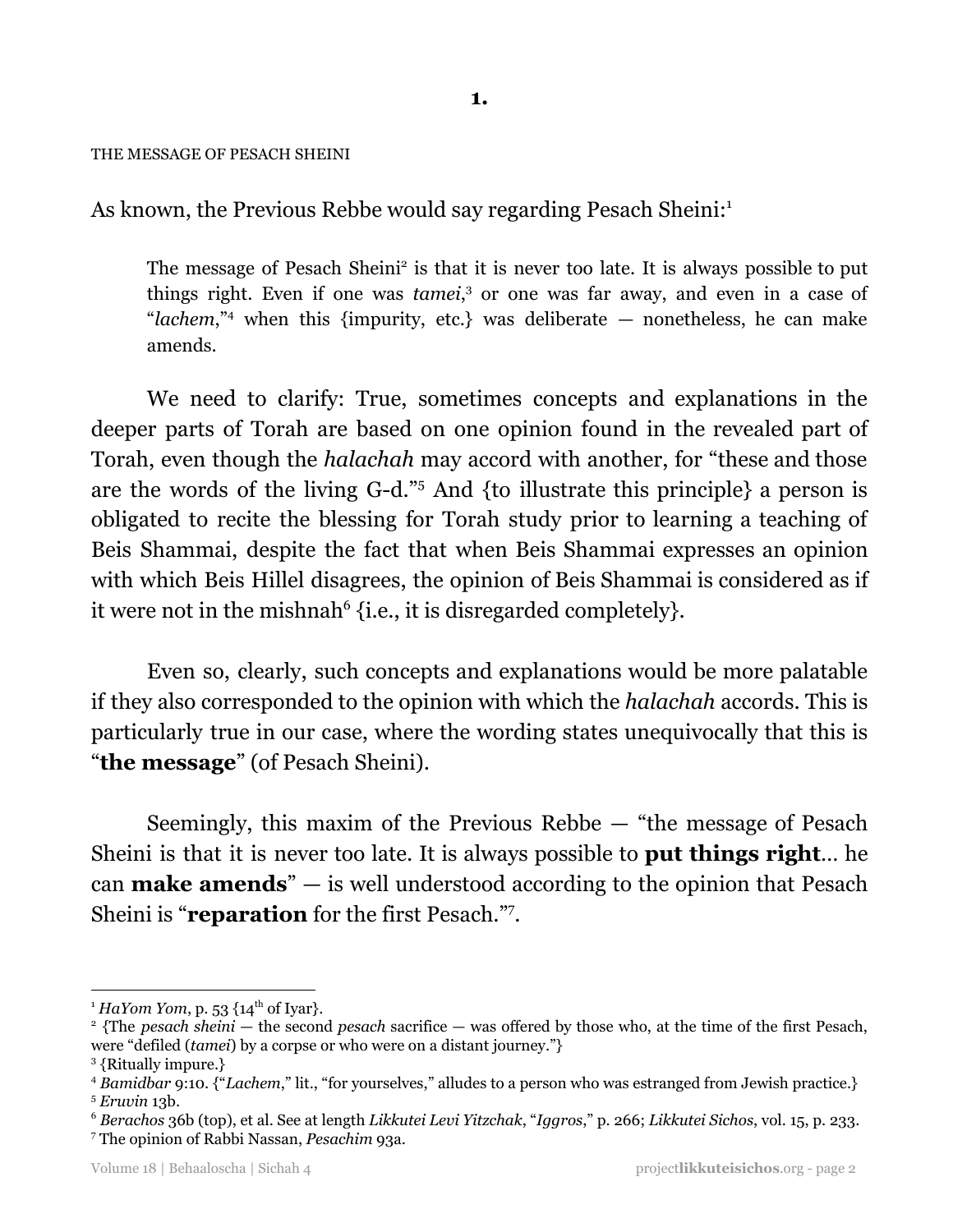Similarly, we can impute this understanding to the opinion that Pesach Sheini is a "correction for the first Pesach."<sup>8</sup> Meaning, the Torah guides a person how to correct his intentional failure to offer the first *pesach* sacrifice (by his offering the *pesach sheini* sacrifice).

However, according to the opinion of Rebbi — and the *halachah* accords with his opinion<sup>9</sup>  $-$  Pesach Sheini "is an independent festival,"<sup>10</sup> and "Pesach Sheini is not dependent upon the first Pesach. Rather, it is an independent obligation, similar to the other festivals."<sup>11</sup>

According to this opinion, how can we say that, "the **message** of Pesach Sheini is that it is never **too late**. It is always possible to **put things right**"?

## **2.**

#### A MAKE-UP SACRIFICE

On a very simple level, this question poses no difficulty. For even according to the opinion of Rebbi that Pesach Sheini is "an independent festival," the obligation to offer a *pesach sheini* sacrifice applies only to someone who did not offer the first *pesach* sacrifice. (In fact, someone who offered the first *pesach* is **prohibited** from offering a *pesach sheini*.) Moreover, even a person who intentionally neglected to offer the first *pesach*, "he is to offer on the second {*pesach*}," and thereby, is absolved<sup>12</sup> from *kares*.<sup>13</sup> It comes out that also according to Rebbi's opinion, "the message (of Pesach Sheini is that)  $-$  it is never too late."

Indeed, from the outset, the novelty and commandment of Pesach Sheini was for the sake of making **amends**. For those who were "impure through a

<sup>8</sup> The opinion of Rabbi Chananya ben Akavya, *Pesachim* 93a.

<sup>9</sup> *Mishneh Torah*, "*Hilchos Korban Pesach*," ch. 5, par. 1.

<sup>10</sup> *Pesachim* 93a.

<sup>11</sup> Wording of Rabbi Avraham, son of Rambam, in *Sefer Birkas Avraham*, ch. 4.

<sup>12</sup> *Mishneh Torah*, "*Hilchos Korban Pesach*," ch. 5, par. 2.

<sup>13</sup> {The Torah's penalty for not offering the *pesach* sacrifice. Lit., "excision" of the soul. For a discussion of *kares*, see: [https://www.chabad.org/1340046}](https://www.chabad.org/library/article_cdo/aid/1340046/jewish/Karet-Can-Someone-Be-Cut-Off-From-G-d.htm)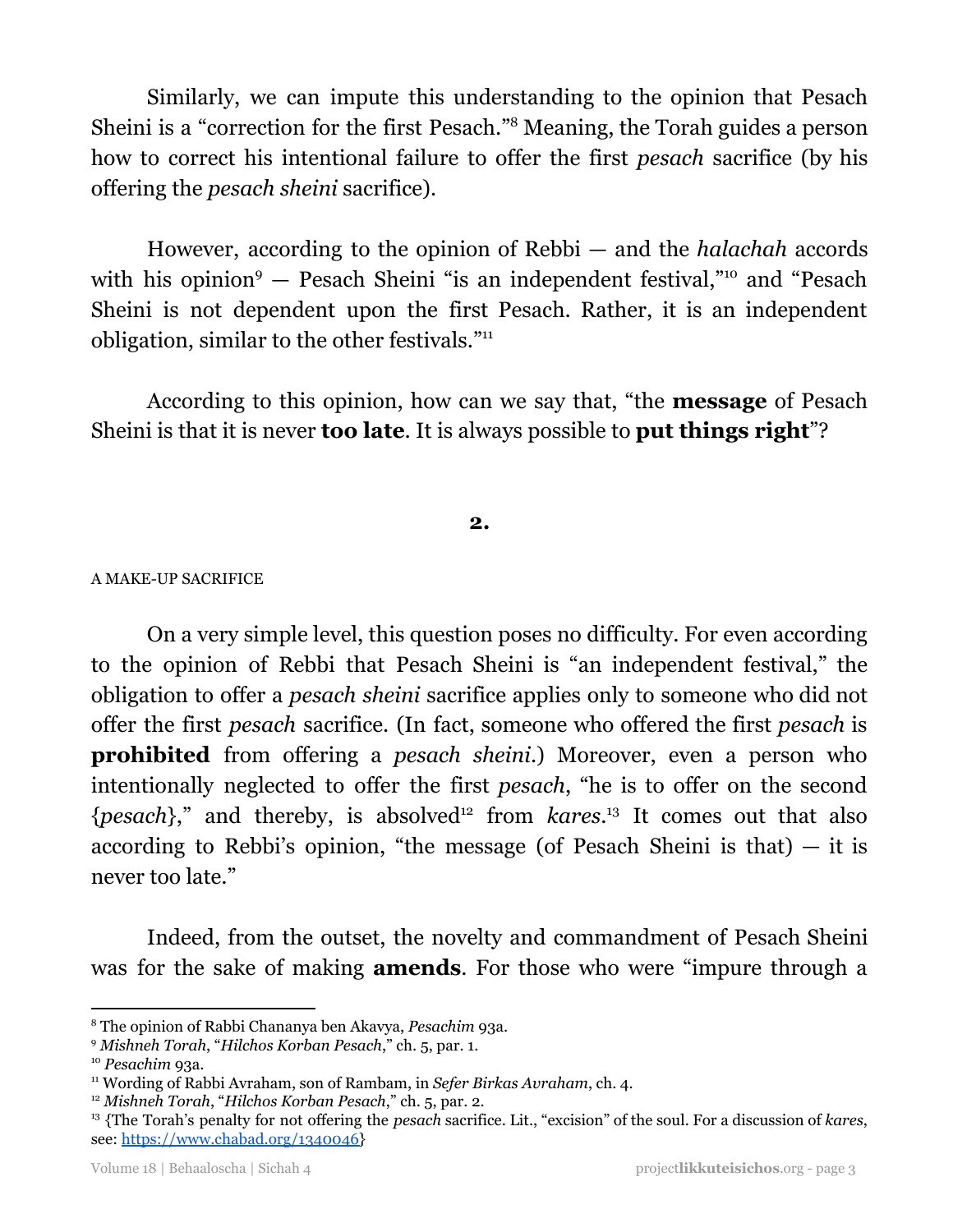human corpse" not to be "left out,"<sup>14</sup> Hashem commanded: "If any man will become impure through a corpse, or {will be} far away, for yourselves… in the second month, on the fourteenth day, in the afternoon, they shall make it."<sup>15</sup>

Rebbe's opinion that Pesach Sheini is "an independent festival" is relevant primarily with respect to the law that (for {failing to offer} the *pesach sheini* **independent** {of the first *pesach*}, "one is liable for *kares*"). {Rambam  $explains$ : $}$ <sup>16</sup> "How so? If a person inadvertently, or because of forces beyond his control, had failed to offer the first *pesach* sacrifice, he is liable for *kares* if he intentionally refrained from offering the second." 17

The following, however, is still unclear: Since it is "an independent festival," Rebbi maintains, $18$  and Rambam codifies, $19$  that also "a convert who converted between the two Pesachs, and similarly, a minor who reached the age of majority between the two Pesachs, are obligated to offer a *pesach sheini*."<sup>20</sup> As such, in the cases of this convert and this minor, how can we explain that the message (of Pesach Sheini) is that "it is never too late"? They were not obligated to offer the first *pesach* sacrifice!

## **3.**

#### A MINOR

Regarding the law that "a minor who reached the age of majority between the two Pesachs is obligated to offer a *pesach sheini*": We can explain (albeit with difficulty) how the message that "it is never too late" is also consequential to

<sup>14</sup> {*Bamidbar* 9:7.}

<sup>15</sup> {*Bamidbar* 9:10,11.}

<sup>16</sup> *Mishneh Torah*, "*Hilchos Korban Pesach*," ch. 5, par. 1, 2.

<sup>17</sup> In contrast, according to the opinions of R. Nasan and R. Chananya ben Akavya (*Pesachim* 93b), a person is not liable if he missed offering the first Pesach offering due to circumstances beyond his control, but then deliberately failed to offer the *pesach sheini* offering.

<sup>18</sup> *Pesachim* 93a, "*bemai kamifligei*"; Rashi, loc. cit., s.v., "*chayavin*"; see Rashi, loc. cit., s.v., "*chayav kares*," end.

<sup>19</sup> *Mishneh Torah*, "*Hilchos Korban Pesach*," ch. 5, par. 7.

<sup>20</sup> {*Pesachim* 93a.}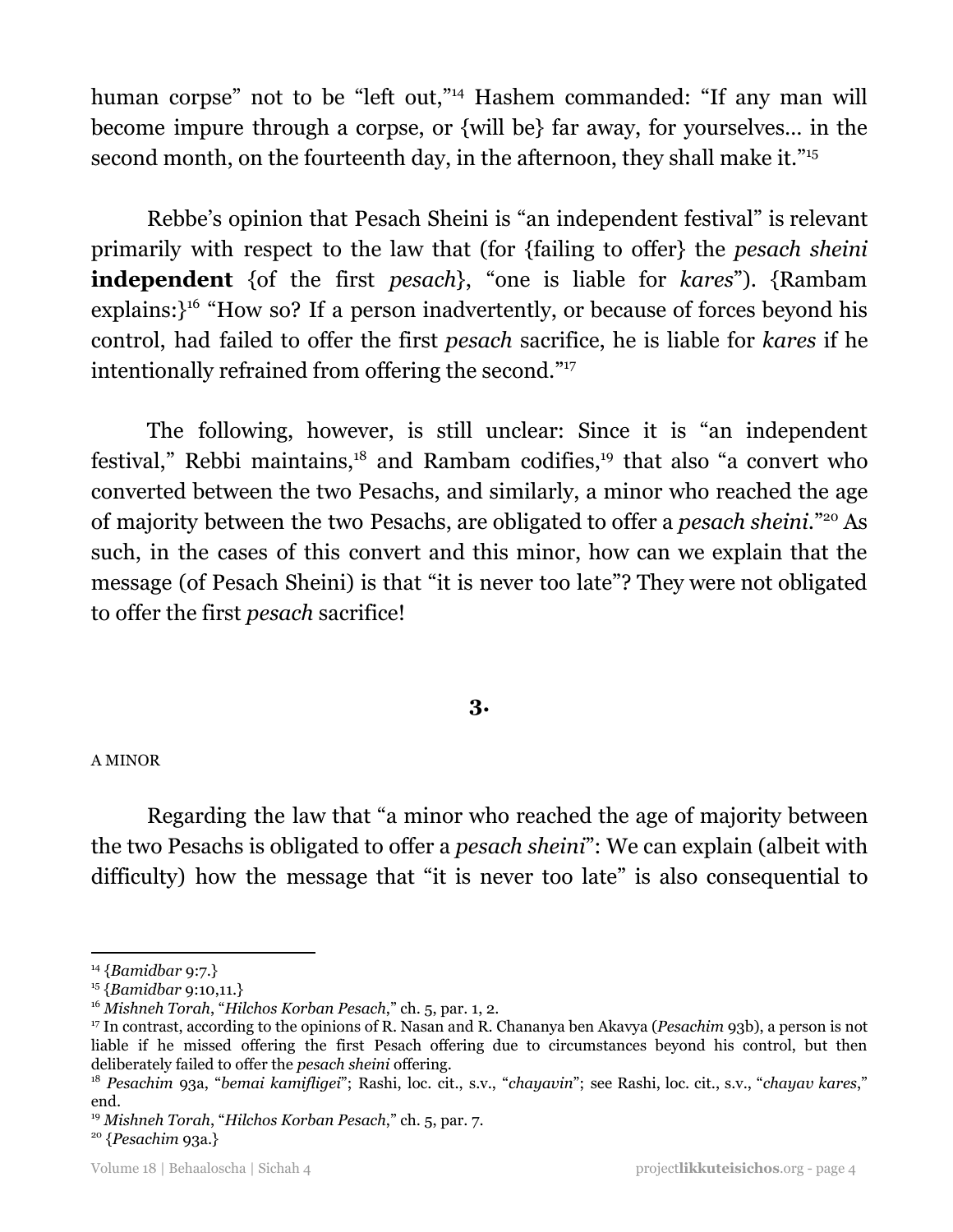such a minor. A minor can be included<sup>21</sup> to {partake of} a *pesach* sacrifice,<sup>22</sup> and there is even an opinion that the phrase, "a lamb for each father's house" 23 obligates a minor biblically.<sup>24</sup> Moreover, Rambam codifies<sup>25</sup> that "if one slaughtered the first *pesach* sacrifice on his behalf" — for the sake of the minor — "the minor is exempt" (from bringing a *pesach sheini*). Thus, the mitzvah of the {first} *pesach* sacrifice is also germane to a minor. Consequently, if the first *pesach* was **not** slaughtered on behalf of a minor, and he reached the age of majority between the two Pesachs, he is lawfully obligated to offer a *pesach sheini*, which resembles reparation. The message is  $-$  "it is never too late" (for the first *pesach*, since had they offered a *pesach* sacrifice on his behalf on the first Pesach, he would have been exempt from offering a *pesach sheini*).

However, a convert who converted between the two Pesachs had no connection to the first *pesach*. So for him, how does the message — "it is never too late" — apply?

## **4.**

## THE APPOINTED TIME

We can explain this matter as follows: On the contrary, Rebbi's opinion that Pesach Sheini is an "independent festival" expresses the message that "it is never too late" even more emphatically than the opinions that Pesach Sheini is "reparation for the first Pesach" or "correction for the first Pesach."

According to the opinions that Pesach Sheini is "reparation for the first Pesach" or "correction for the first Pesach," the primary **time** for offering the pesach sacrifice is on the first Pesach, on the 14<sup>th</sup> of Nissan. However, a person can "compensate," or "correct," for {failing to fulfill} his **obligation** (to offer the

<sup>&</sup>lt;sup>21</sup> {Those partaking of the *pesach* sacrifice must be designated as part of a group at the outset.}

<sup>22</sup> {I.e., included in the group of people assigned to offer and consume a particular paschal offering. *Mishneh Torah*, "*Hilchos Korban Pesach*," ch. 2, par. 3.}

<sup>23</sup> {*Shemos* 12:3.}

<sup>&</sup>lt;sup>24</sup> See *Nedarim* 36a.

<sup>25</sup> *Mishneh Torah*, "*Hilchos Korban Pesach*," ch. 5, par. 7.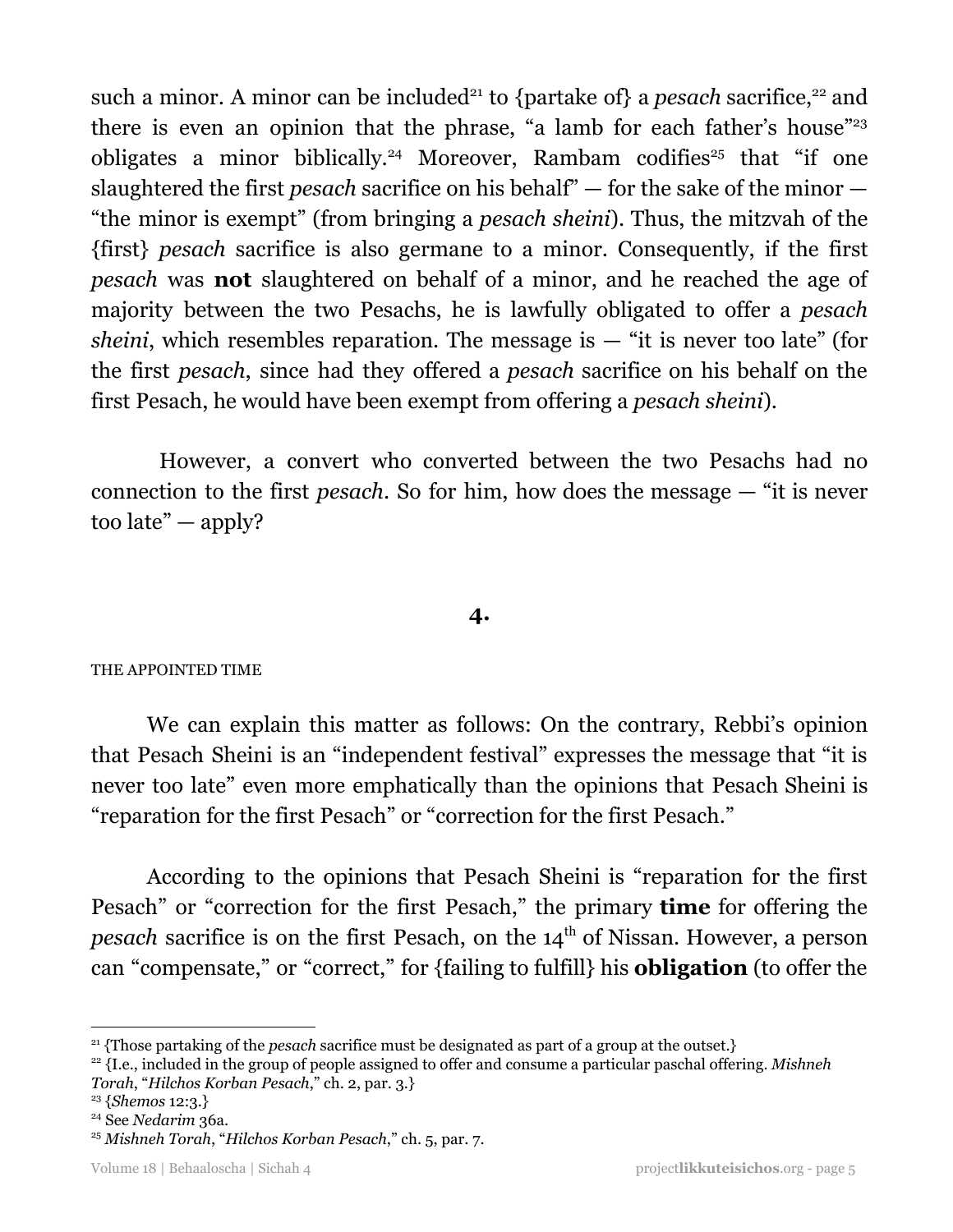first *pesach* sacrifice); but it is not the case that the Torah designated an additional **time** to offer the *pesach* sacrifice. 26

In contrast, according to the opinion of Rebbi, and based on his nuanced wording describing Pesach Sheini as "an independent **festival**," the Torah (also) designated a "festival" (in addition to the designated time of the first Pesach)  $- a$ **time**, on the 14<sup>th</sup> of Iyar, designated to offer the *pesach* sacrifice. Pesach Sheini (also) has an independent message (in addition to compensating for the person's omission [of not offering the first *pesach* sacrifice]) — the message of offering the *pesach* sacrifice itself. Meaning, the 14<sup>th</sup> of Iyar is the **time**<sup>27</sup> for offering the *pesach* sacrifice, its "appointed time." 28

In other words, according to Rebbi, a person's obligation {to offer the *pesach sheini* sacrifice} on Pesach Sheini is not based on a lingering obligation on him to offer the *pesach* sacrifice from  $14<sup>th</sup>$  of Nissan (as would be the case according to the opinions that Pesach Sheini is "reparation" or "correction"). Rather, it is because the  $14<sup>th</sup>$  of Iyar is the time that triggers his obligation to offer the *pesach* sacrifice (if he didn't offer it on the 14<sup>th</sup> of Nissan).

[Nevertheless, a person doesn't offer a sacrifice on Pesach Sheini if he had offered a *pesach* sacrifice on the first Pesach because only one sacrifice is offered to commemorate the Egyptian exodus, as is readily understood.]

Consequently, the message of Pesach Sheini  $-$  "it is never too late"  $$ doesn't mean (only) that a person can always put things right and make up for a previous deficiency in a general way. Rather, he can make up for his deficiency in all its details, in a complete way. 29

<sup>26</sup> As the Talmud says explicitly (*Pesachim* 93b) according to Rav Nassan: "*He had not of ered Hashem's sacrifice in its appointed time* (*Bamidbar* 9:13) — on **the first Pesach**."

<sup>27</sup> Rebbi's wording, "an independent **festival**," indicates that Rebbi views the **time** {of Pesach Sheini} has independent significance {that produces the obligation}.

<sup>&</sup>lt;sup>28</sup> *Pesachim* 93a {*Bamidbar* 9:13 "in its appointed time, "במעדו" — the Talmud derives from this verse that Pesach Sheini is "its appointed time," as the verse indicates that one who fails to offer the *pesach* sacrifice "in its appointed time" is liable for *kares*}.

<sup>&</sup>lt;sup>29</sup> When the Jews asked, "Why should we be left out?" (*Bamidbar* 9:7), the amends made by their entreaty and its fulfillment were complete, because they were also given a "festival — the **time** of Pesach."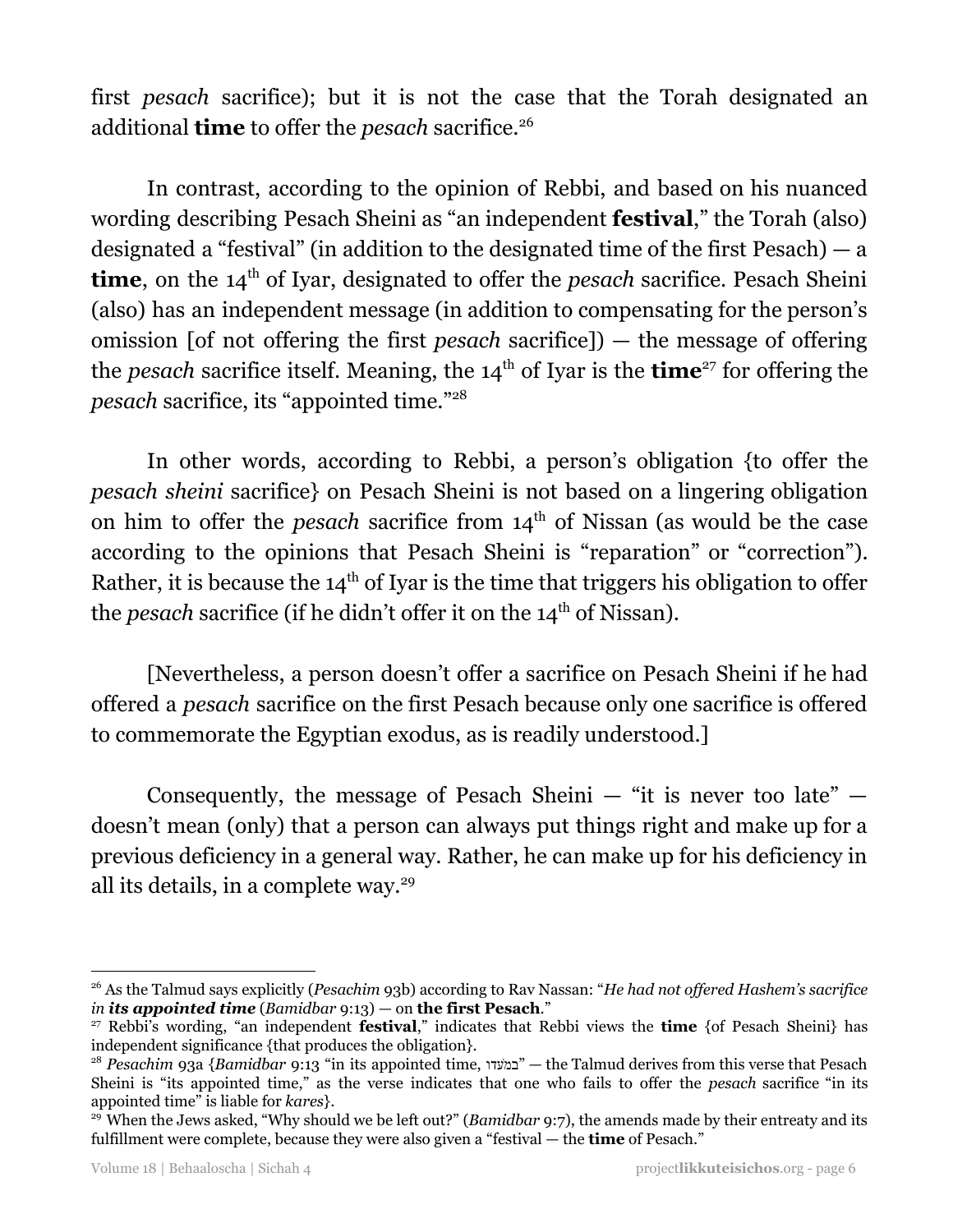On this basis, we can also understand the cases of "a convert who converted between the two Pesachs, and a minor who reached the age of majority between the two Pesachs." {Why are they obligated to offer the *pesach sheini* sacrifice?} (Although they were not **deficient** by having refrained from offering the first *pesach* sacrifice, the *pesach sheini* sacrifice is offered not (only) to compensate for a (past) deficiency, but rather, to fulfill a current obligation in its {designated} time, the  $14<sup>th</sup>$  of Iyar — independent {of the first Pesach}. As such, the *pesach sheini* sacrifice also pertains to the above-mentioned convert and minor.) Because given their current status  $-$  on the 14<sup>th</sup> of Iyar  $-$  they are obligated to perform mitzvos.

## **5.**

#### MORE COMPLETE

In light of the above, we can posit that Rebbi also maintains that Pesach Sheini constitutes reparation {for the first missed Pesach}. The term "reparation" has two definitions: a) making up for a deficiency; and b) **completing** something, שלימות — even something not deficient at all can become more **complete** by augmenting it.

We find something similar in the use of the word "complete" in the context of "a year": The Gemara says,<sup>30</sup> "A complete year"<sup>31</sup>  $-$  this serves "to include the intercalated month."<sup>32</sup> This is so even though if an intercalated month were not added, it would still be called "a year,"<sup>33</sup> and lack nothing.

We find something similar regarding the *avodah*<sup>34</sup> in the Temple.<sup>35</sup> There was a type of *avodah* that is {called} "incomplete" — one that {is only a

<sup>30</sup> *Erchin* 31a.

<sup>31</sup> {*Vayikra* 25:30.}

 $32$  {The additional Adar in a leap year.}

<sup>33</sup> See *Rabbeinu Nissim* on *Nedarim* 63a; Responsa of *Noda BiYehudah*, *Mahadura Kamma*, "*Even HaEzer*," sec. 20; and see Tzemach Tzedek's *Or HaTorah* (*Yahel Or*) on *Tehillim* 19:8 (p. 64-5).

<sup>&</sup>lt;sup>34</sup> {Divine service; in context, this refers to the Temple service.}

<sup>35</sup> With respect to the foregoing, see *Yoma* 24a and Rashi's commentary loc. cit., s.v. "*avodah tamah*" (and see *Zevachim* 115b).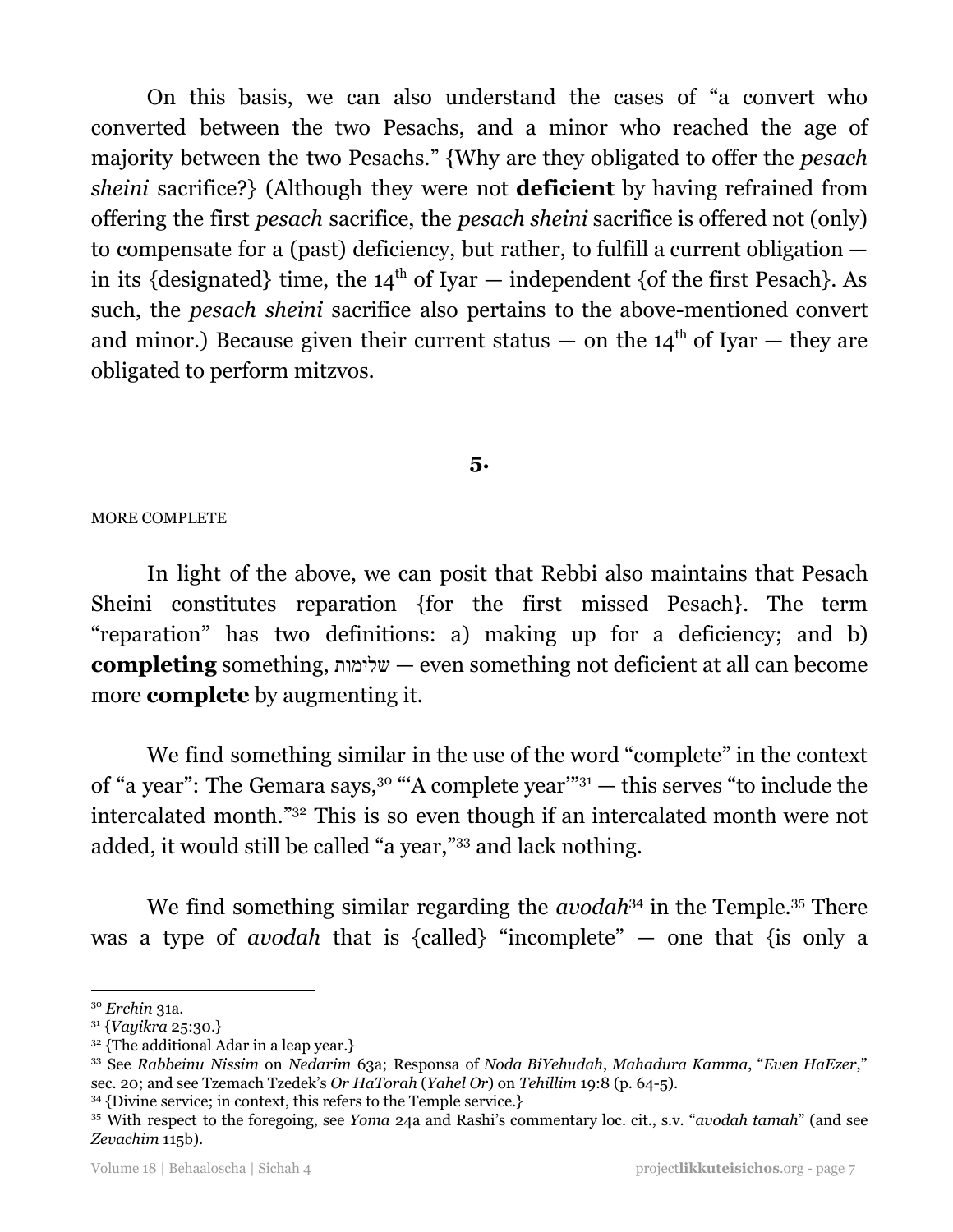preparatory step and} "has another service after it," such as "slaughtering the animal, or collecting its blood, or bringing the blood to the altar, which are followed by the sprinkling of the blood on the altar." [A "complete *avodah*" is "an *avodah* that finishes and completes the service*,*" such as sprinkling the blood on the altar, burning incense or parts of sacrificial animals on the altar, and pouring the water libation on the altar, etc.]

Although {in the case of an "incomplete *avodah*,"} nothing was lacking in the *avodah* itself, it is not called a "complete *avodah*" because another *avodah* follows that "finishes and completes" it — it finishes and completes a **previous** *avodah*.

[Therefore, "although non-*kohanim* are cautioned not to perform any of the sacrificial services, they would be liable for death only for performing a complete *avodah*."]

This is also analogous to two enactments regarding *tzedakah*:<sup>36</sup> "Enough *for his lack* <sup>37</sup> — you are commanded to support him…. *Which is lacking for him* — even a horse, for him to ride, and a servant, to run in front of him." And (beyond this) — "to make him wealthy," even though the absence of wealth is not considered a deficiency.

## **6.**

## COMPLETE REPARATION

On this basis, we can posit that the teaching,<sup>38</sup> "Pesach Sheini is not reparations for the first, but an independent festival" conveys that Pesach Sheini is not the sort of reparation that makes up for a deficiency. Rather, it is an "independent festival"  $-$  it {the Pesach commemoration} is done perfectly.<sup>39</sup>

<sup>36</sup> *Kesubos* 67b.

<sup>37</sup> {*Devarim* 15:8.}

<sup>38</sup> *Mishneh Torah*, "*Hilchos Korban Pesach*," ch. 5, par. 1.

<sup>39</sup> {In the succinct Yiddish original, "*di zach vert oifketun be'shleimus*."}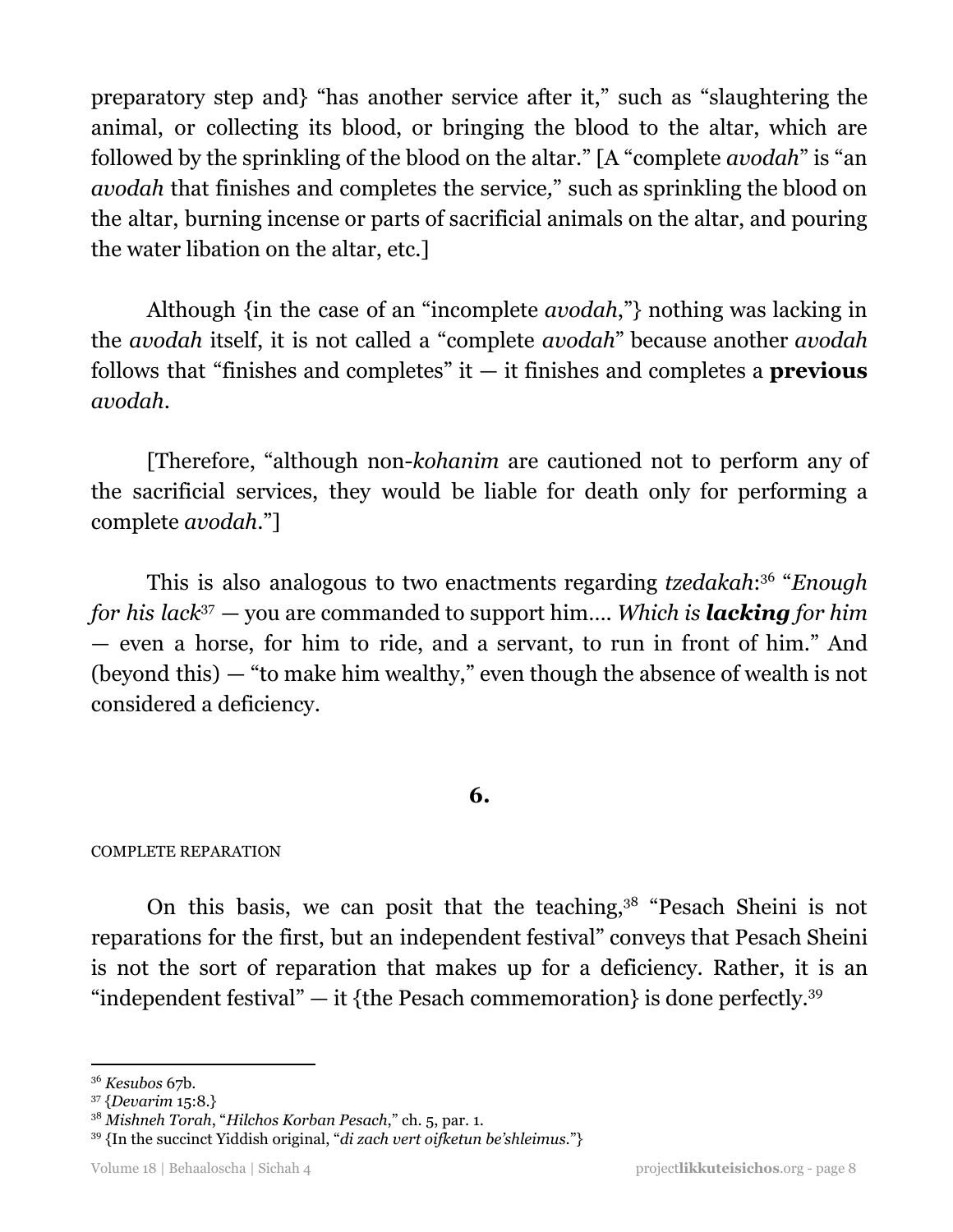And in this sense, the idea of reparation also applies to a convert. Prior to his conversion, he was prohibited from offering {the first *pesach* sacrifice}; nonetheless, "it is never too late" — he does not lose the quality of **completeness** in offering the *pesach* sacrifice.

This idea is more palatable based on Chida's analysis<sup>40</sup> of the wording "a **convert** who converted" — and not "a **gentile** who converted," which is syntactically similar to "a **servant** who was released," "a **child** who reached the age of majority," and the like — for **in effect**, he was also a convert before he converted. He already had a spark of a holy soul<sup>41</sup> (when he was a gentile), which was only revealed after he converted. It turns out that also on the first Pesach, he had a certain connection to {the first} Pesach,<sup>42</sup> and Pesach Sheini is reparation, תשלומין — etymologically related to completeness, שלימות — for the first Pesach.

## **7.**

#### ABLE TO DO BETTER

We may explain this in greater depth and on a more profound level. Since one word — תשלומין — connotes both reparation and completeness, שלימות, clearly, "completeness" is connected to the plain meaning of תשלומין," reparation" making up for a **deficiency**.

The explanation: When a situation **can** improve relative to its initial state, then it is also deemed deficient {until it improves}. Thus, completeness means to achieve the degree of wholeness that something has the capacity to reach.

The same applies materially, as discussed:<sup>43</sup> A person who is granted wealth eventually becomes accustomed to it. At that point, he no longer considers his financial circumstance to be one of wealth or excess, but as

<sup>40</sup> *Midbar Kedeimos*, part 3, sec. 3.

<sup>41</sup> See *Teshuvos Maharam MiRotenburg* (excerpted in *Sefer Teshuvos Baalei HaTosafos MiKesav Yad* [New York, 1954, p. 286, sec. 19]).

<sup>42</sup> See *Ramban* and *Or HaChaim* on *Bamidbar* 9:14.

<sup>43</sup> {Regarding *tzedakah*.}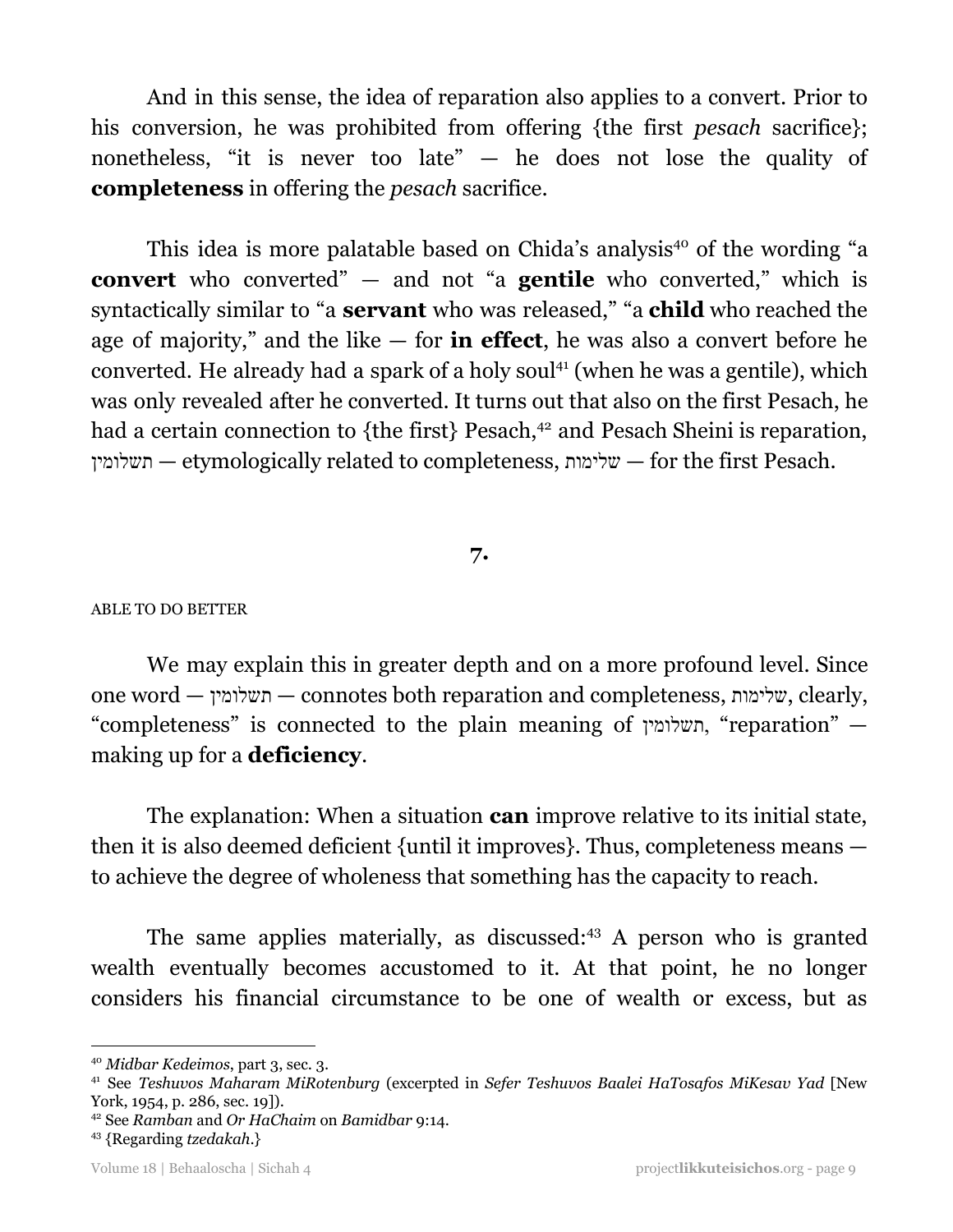something which {if he lost} was "lacking for him," as discussed  $-$  even "a servant to run in front of him."

Spiritually (in a person's thoughts, the *avodah*<sup>44</sup> within his soul), just as when someone actually attains his wealth {it becomes a necessity} — the same is true also when his thoughts and aspirations are focused on "wealth."

Since "a person is found in the place where he desires to be,"<sup>45</sup> this wealth {he strives for} and the completeness {it brings to him} are something he already {consequently} feels to be "lacking." When he does become wealthy, he sees it as reparations for what was lacking — making up for what he lacked.

Heaven knows that even earlier, "fifty men running before him,"<sup>46</sup> etc., is something "lacking for him." But in the physical world, "a judge relies on only what his eyes see."<sup>47</sup> Thus, in this world, and in applied *halachah*, when does his status as someone who is lacking become known? Only after he has become rich and has grown accustomed to wealth.

## **8.**

#### A CONVERT'S SOUL

Regarding a convert who converted between the first Pesach and the second Pesach — before he actually converted, he was already a convert **from the outset**, as discussed, since he possessed (while still a gentile) a spark of a holy soul. Although this spark was only manifest when he actually converted, it was also revealed that retroactively, from the outset, he also had (by virtue of his soul) a connection to the mitzvos of the Torah.<sup>48</sup>

<sup>44</sup> {Divine service.}

<sup>45</sup> See *Kesser Shem Tov*, "Addenda," sec. 38.

<sup>46</sup> {*I Melachim* 1:5.}

<sup>47</sup> *Bava Basra* 131a.

<sup>48</sup> See *Midbar Kedumos*, part 3, sec. 3, who says that the wording "a convert who converted" teaches that the soul of every convert was present at Mount Sinai when we received the Torah.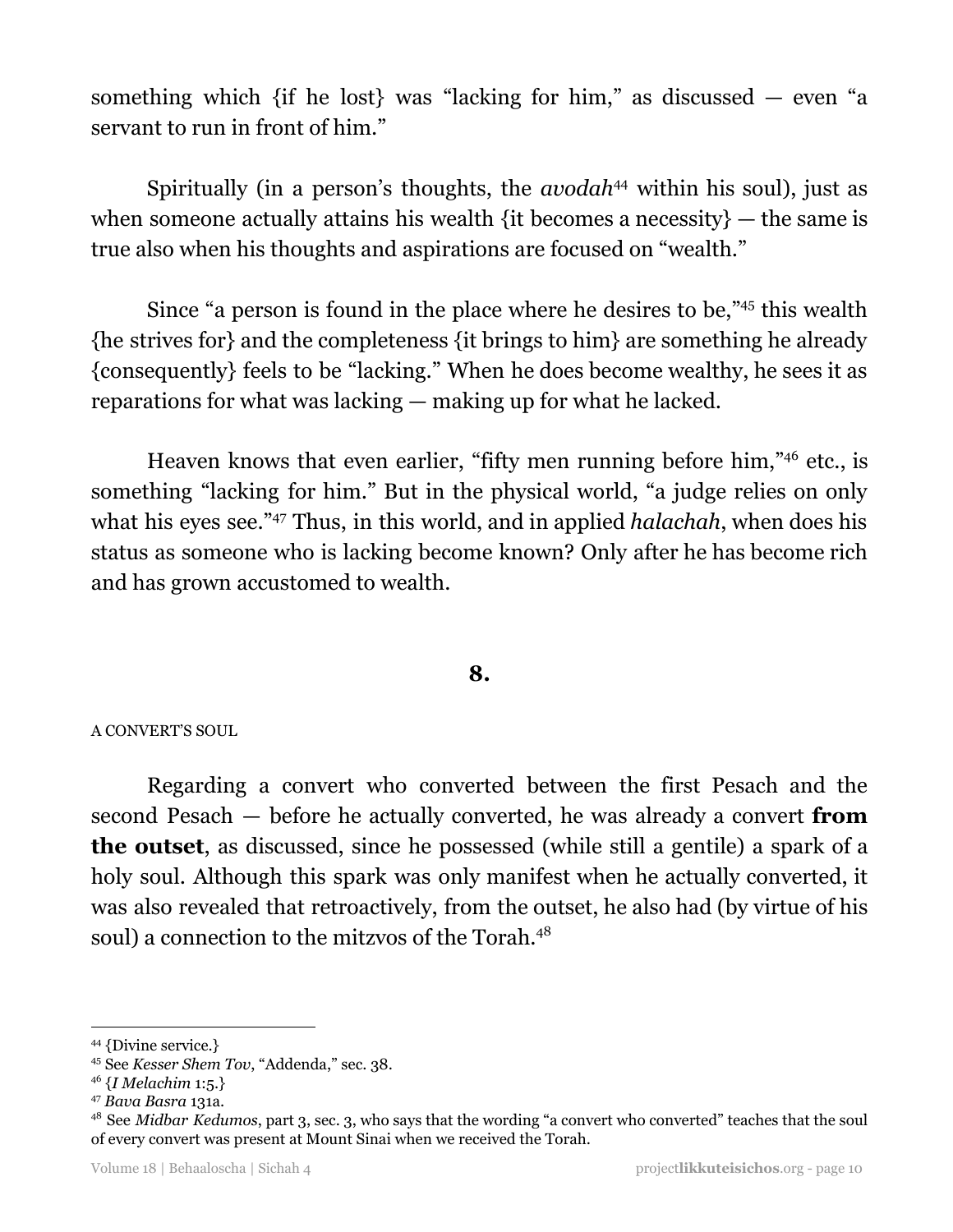Consequently, we see that not only by offering the *pesach sheini* sacrifice did he augment the completeness, but he also made up for a deficiency, since from the perspective of his soul, he was "deficient" in not having offered the *pesach* sacrifice on the first Pesach.

## **9.**

#### SPREAD *YIDDISHKEIT*

This serves as a lesson to each and every person in his *avodah* as to how great his involvement should be in spreading Torah and *Yiddishkeit* particularly in spreading the "wellsprings" {of Chassidus}.

A person may tell himself: True, this *avodah* is very important, but it is only a *hiddur mitzvah*.<sup>49</sup> Although I do become more complete when I engage in this *avodah*, why is this indispensable? Why must it be done with such urgency?

The response to this line of thinking: Even though from the above perspective, it seems that this *avodah* provides completeness and nothing more, in truth, very possibly, it makes up for a deficiency. Thus, involvement in these areas may very likely be **critical** for a person's *avodah* and for the root of his soul.

As the Baal Shem Tov taught:<sup>50</sup> Hashem sends a soul to this world where it lives for seventy or eighty years. And the ultimate purpose of the soul's mission is to do a Jew a material favor, in general; and a spiritual favor, in particular.

It could be that **this** favor that he is destined to do to **this** Jew on **this** day fulfills the ultimate purpose of his soul's descent into this world. If, G-d forbid, he fails to fulfill this task, he will not only lack completeness; he will lack the fulfillment of the main purpose of his soul's descent.

<sup>49</sup> {An enhanced, optimal observance of a *mitzvah*, above and beyond what is required.}

<sup>50</sup> *Likkutei Dibburim*, vol. 3, p. 1126; *Sefer HaSichos 5705*, p. 67; *HaYom Yom*, p. 51 {5 th (and 6 th) of Iyar}.